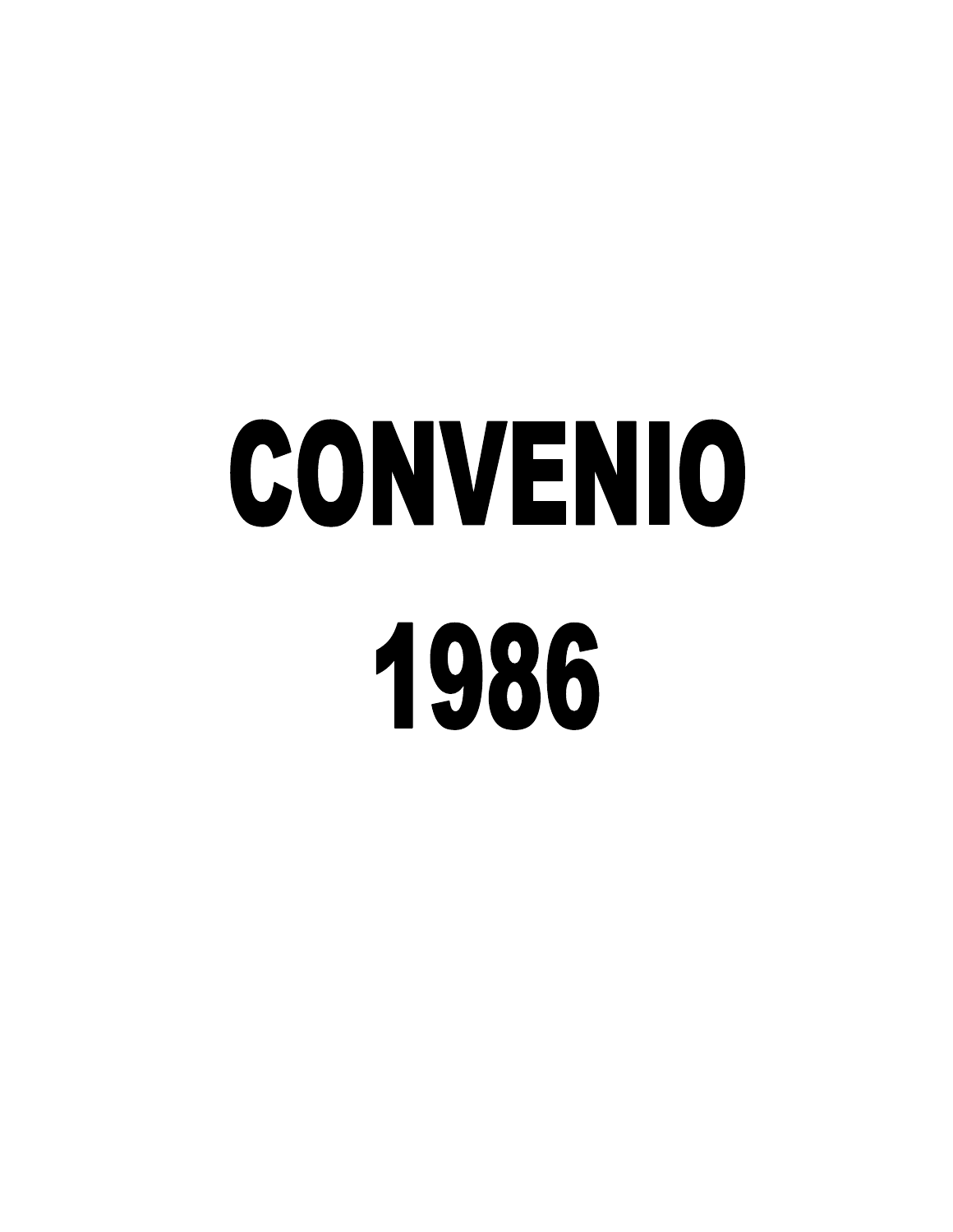CONVENIO DE TRABAJO QUE CELEBRA EL INSTITUTO DE SEGURIDAD Y SERVICIOS SOCIALES DE LOS TRABAJADORES DEL ESTADO DE SONORA Y EL SINDICATO UNICO DE EMPLEADOS DEL INSTITUTO DE SEGURIDAD Y SERVICIOS SOCIALES DE LOS TRABAJADORES DEL ESTADO NDE SONORA.

HERMOSILLO, SONORA, ABRIL DE 1986.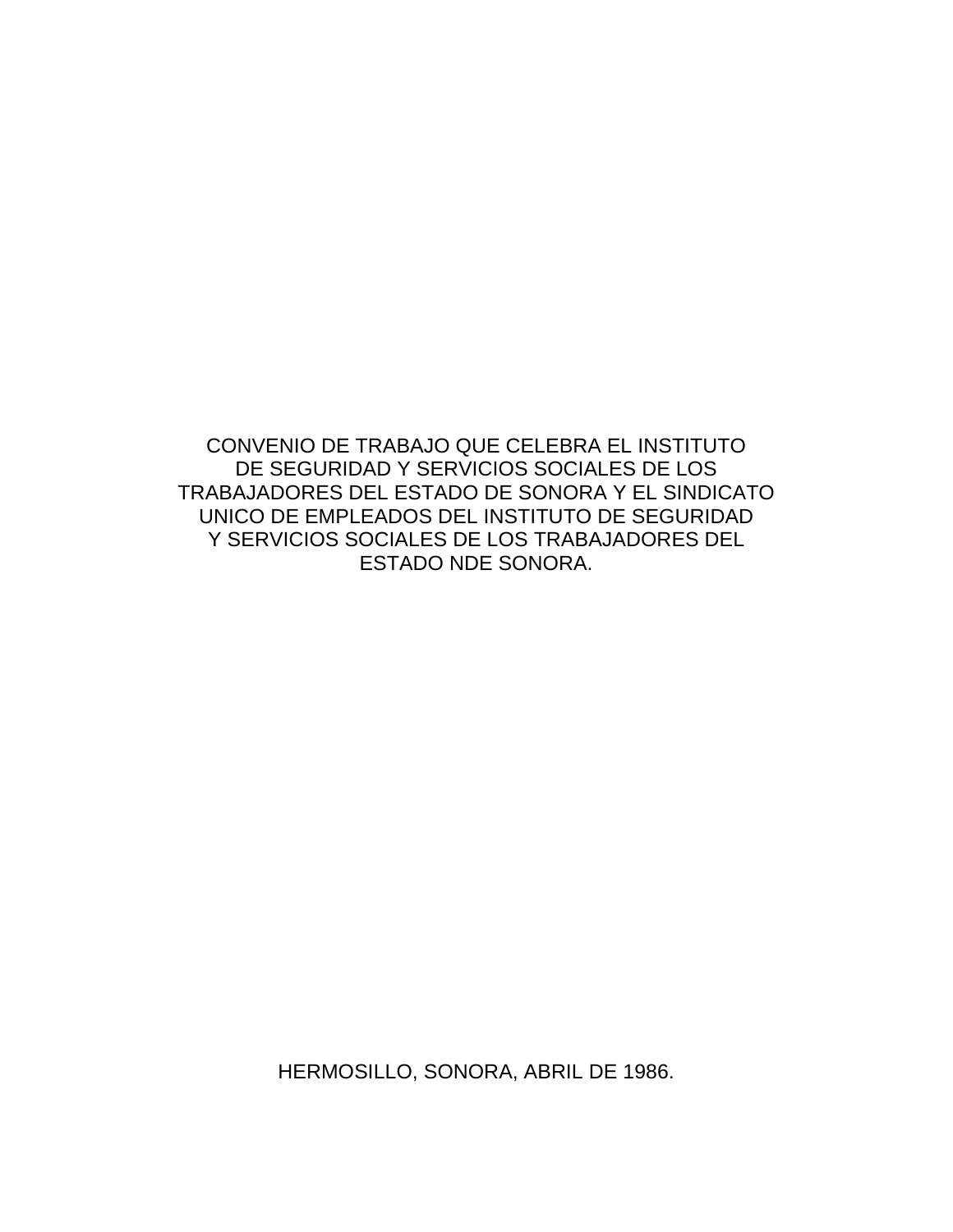**APARTADO 7I3 BLVD. HIDALGO No. 15 EDIFICIO ISSSTESON 1er. PISO HERMOSILLO, SONORA. MEXICO.**



**CONVENIO QUE CELEBRAN POR UNA PARTE EL INSTITUTO DE SEGURIDAD Y SERVICIOS SOCIALES DE LOS TRABAJADORES DEL ESTADO DE SONORA, REPRESENTADO POR EL C. DIRECTOR GENERAL, SR. JOSÉ JESÚS ROCHIN DURAZO, Y POR LA OTRA PARTE, EL SINDICATO ÚNICO DE EMPLEADOS DEL INSTITUTO DE SEGURIDAD Y SERVICIOS SOCIALES DE LOS TRABAJADORES DEL ESTADO DE SONORA, REPRESENTADO POR EL SECRETARIO GENERAL, SR. JOSÉ LOMELI ANZALDO; A QUIENES EN LO SUCESIVO Y PARA LOS EFECTOS DE ESTE INSTRUMENTO, SE LES DENOMINA COMO "EL INSTITUTO" Y "EL SINDICATO", RESPECTIVAMENTE, AL TENOR DE LO SIGUIENTE:** 

## **D E C L A R A C I O N E S:**

 I.- CON FECHA 10 DE FEBRERO DE 1986, EL SINDICATO ENTREGO AL SINDICATO UN PLIEGO CONTENIENDO LAS PETICIONES DE ORDEN LABORAL QUE REQUIEREN SUS AGREMIADOS, A FIN DE CONTINUAR CON LA PRESTACIÓN DE SUS SERVICIOS Y HACER FRENTE A SUS NECESIDADES ECONÓMICAS Y DE SERVICIOS Y DE SEGURIDAD SOCIAL.

 II.- RECIBIDO EL PLIEGO DE PETICIONES, SE INICIARON LAS PLÁTICAS PENDIENTES AL ANÁLISIS Y DISCUSIÓN DE LOS PLANTEAMIENTOS HECHOS E EL MISMO, Y, HABIÉNDOSE DESARROLLADO ESTAS EN TÉRMINOS CORDIALES, AMISTOSOS Y CON ESPÍRITU DE COLABORACIÓN Y APOYO RECIPROCO, SE LLEGO A LOS ACUERDOS QUE SE ESTIMULAN EN LAS SIGUIENTES:

## **C L A U S U L A S:**

 PRIMERA.- EL INSTITUTO CONVIENE EN CREAR EL SISTEMA ESCALAFONARIO, QUE COMPRENDE UN TABULADOR DE SUELDO, CATALOGO Y PERFIL, DE PUESTOS, LA ESTRUCTURA OCUPACIONAL Y EL SISTEMA DE EVALUACIÓN, EN UN PLAZO MÁXIMO DE CUATRO MESES, A PARTIR DE LA FIRMA DEL PRESENTE CONVENIO.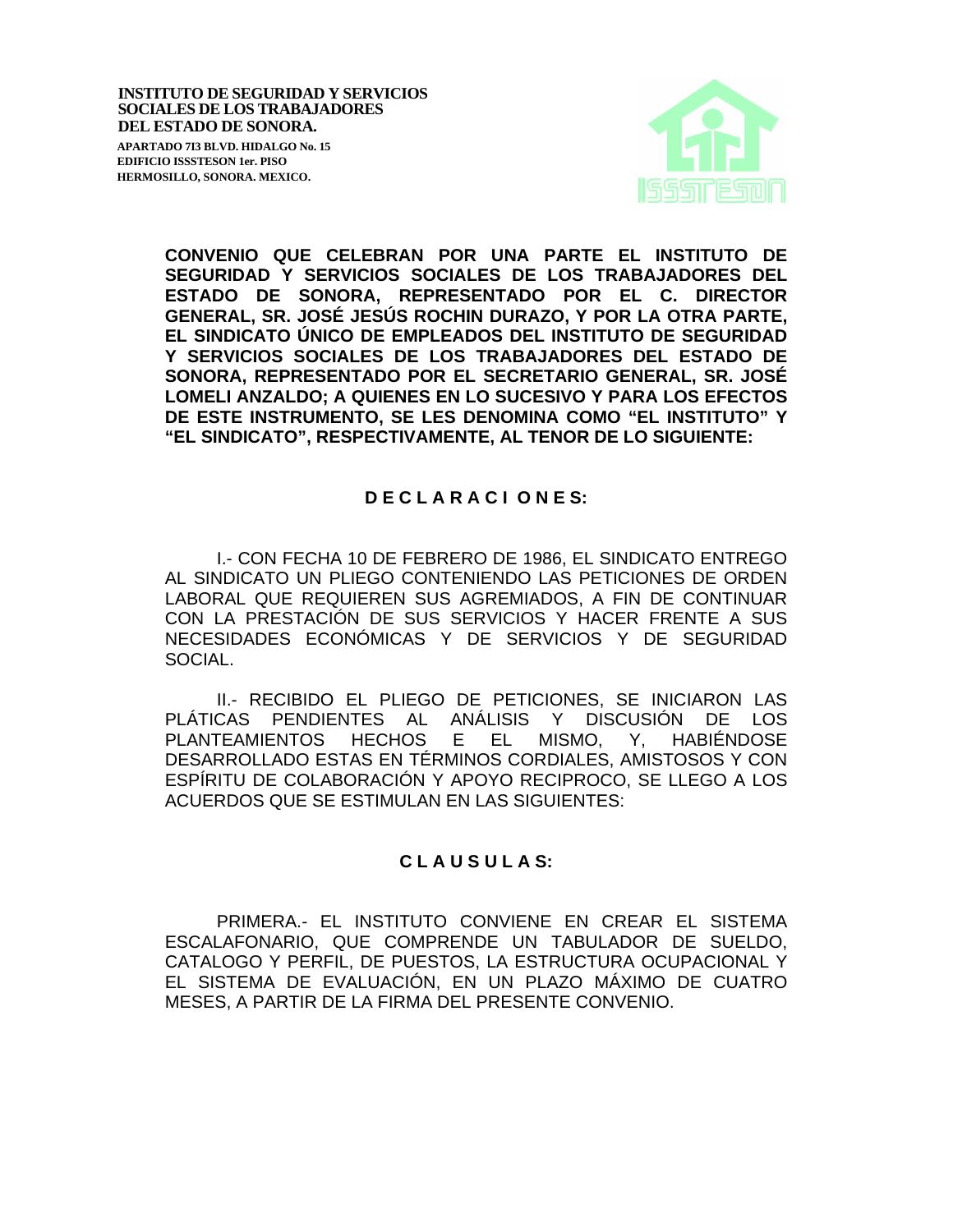

SEGUNDA.- EL INSTITUTO CUMPLIRÁ CABALMENTE CON LA CLÁUSULA QUINTA DEL CONVENIO FIRMADO CON LA FECHA 9 DE AGOSTO DE 1985, RELATIVA AL PAGO DEL 5% MÁS DEL SUELDO NORMAL, A TODOS SUS TRABAJADORES QUE TIENEN HORARIOS DISCONTINUOS.

 TERCERA.- EL INSTITUTO SE OBLIGA A PAGAR LA PRIMA VACACIONAL A SUS TRABAJADORES, PREVIAMENTE AL PERIODO EN QUE GOCEN DE SU DERECHO VACACIONAL.

 CUARTA.- EL INSTITUTO ACEPTA INCREMENTAR EN FAVOR DE SUS TRABAJADORES LOS CRÉDITOS PRENDARIOS HASTA POR LA CANTIDAD DE \$350,000.00 (TRECIENTOS CINCUENTA MIL PESOS 00/100 M.N.), E INSERTAR EN LA LISTA DE ESTE TIPO DE CRÉDITOS, EL DE REFACCIONES PARA AUTOMÓVIL.

 QUINTA.- EL INSTITUTO SE OBLIGA A OTORGAR AL SINDICATO, DOS LICENCIAS SINDICALES DE TIEMPO COMPLETO Y CON GOCE DE SUELDO, A PARTIR DE ESTA FECHA Y HASTA EL DÍA 8 DE ABRIL DE 1988, EN FAVOR DE LOS SECRETARIOS PROPIETARIOS SIGUIENTES: SECRETARIO DE TRABAJO Y CONFLICTOS Y SECRETARIO DE TESORERO DEL PROPIO SINDICATO. LOS TRABAJADORES A QUE SE REFIERE ESTA CLÁUSULA Y LA CLÁUSULA VI DEL CONVENIO DE FECHA 9 DE AGOSTO DE 1985, GOZARAN DE TODOS LOS DERECHOS Y PRERROGATIVAS INHERENTES AL PUESTO QUE DESEMPEÑABAN, TALES COMO ANTIGÜEDAD, EVALUACIÓN, COMPENSACIÓN, ETC., Y UNA VES CUMPLIDA SU LICENCIA SINDICAL SE REINTEGRARAN A SU PUESTO EN EL NIVEL Y CONDICIONES QUE EN LA FECHA CORRESPONDAN A DICHO IMPUESTO.

 SEXTA.- EL INSTITUTO ATORGARA A SUS TRABAJADORES, AYUDA PARA LA ADQUISICIÓN DE LENTES GRADUADOS EN LA ÓPTICA ISSTESON, EN LA MISMA FORMA QUE LE OTORGUEN A LOS SERVIDORES PÚBLICOS ADSCRITOS AL SINDICATO NACIONAL DE TRABAJADORES AL SERVICIO DE LOS PODERES DEL ESTADO DE SONORA.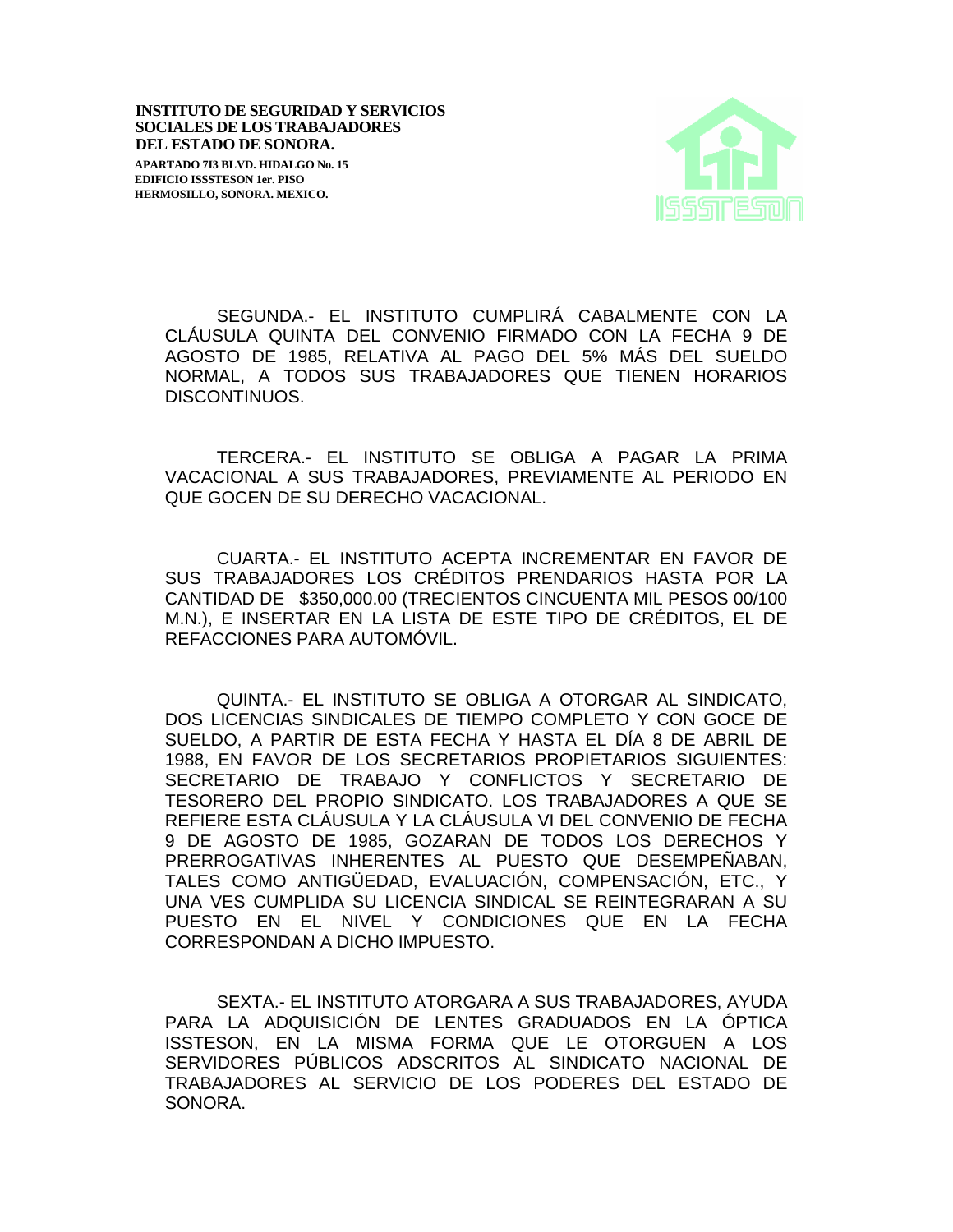**APARTADO 7I3 BLVD. HIDALGO No. 15 EDIFICIO ISSSTESON 1er. PISO HERMOSILLO, SONORA. MEXICO.**



 SEPTIMA.- EL INSTITUTO OTORGARÁ INCENTIVOS A SUS TRABAJADORES, EL DÍA 8 DE ABRIL DE CADA AÑO, EN EL AÑO EN QUE SE TRATE, CUANDO ESTOS HAYAN CUMPLIDO 20, 25, Y 30 AÑOS DE SERVICIOS AL MISMO. POR ESTA ÚNICA VEZ, OTORGARA INCENTIVOS EL DÍA 8 DE ABRIL DE 1986, A LOS TRABAJADORES QUE TENGAN 20 AÑOS O MÁS DE SERVICIOS.

 OCTAVA.- EL INSTITUTO CONVIENE EN QUE UNA VEZ QUE EL SINDICATO PRESENTE UN ESTUDIO PORMENORIZADO DE LAS NECESIDADES QUE TENGAN LAS MADRES TRABAJADORAS DEL MISMO, EN CUANTO GUARDERÍA INFANTIL, GESTIONARA LA CELEBRACIÓN DE UN ACUERDO CON ALGUNA DE LAS INSTITUCIONES D.I.F. O ISSSTE; PARA EL OTORGAMIENTO DE DICHA PRESTACIÓN.

 NOVENA.- EL INSTITUTO MODIFICARA DE 5 A 3 AÑOS EL PROMEDIO DEL SUELDO REGULADOR PARA CALCULAR EL MONTO DE LAS PENSIONES POR VEJEZ E INVALIDEZ, SUJETÁNDOSE A LA TABLA EN QUE SE CONTRAE EL ARTÍCULO 71 DE LA LEY NÚMERO 38.

 DECIMA.- EL INSTITUTO OTORGARA UN LOTE DE LIBROS PARA LA CREACIÓN DE LA BIBLIOTECA DEL SUEISSSTESON, A LA FIRMA DE ESTE CONVENIO.

 DECIMA PRIMERA.- EL INSTITUTO CONVIENE QUE UNA VEZ QUE SE ENCUENTRE CREADO EL SISTEMA DE ESCALAFÓN, SE INTEGRARÁ UNA COMISIÓN MIXTA DE EVALUACIÓN QUE ESTARÁ FORMADA POR IGUAL NÚMERO DE REPRESENTANTES DEL INSTITUTO Y DEL SINDICATO, CON VOTO DE CALIDAD DEL DIRECTOR GENERAL; LA QUE RECIBIRÁ EXCLUSIVAMENTE INCONFORMIDADES DE LOS TRABAJADORES EN CUANTO A LA EVALUACIÓN QUE SE LE PRACTIQUE.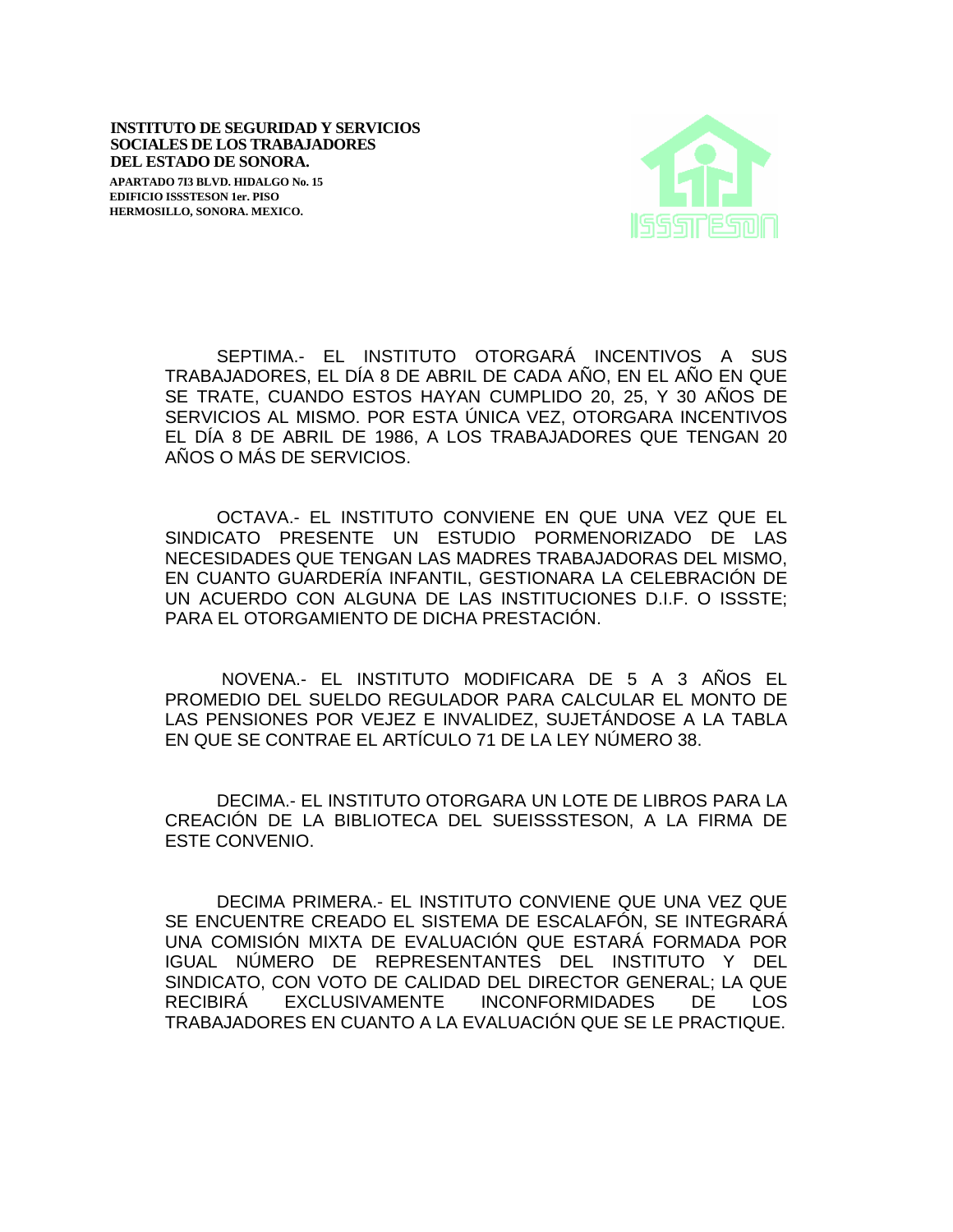**APARTADO 7I3 BLVD. HIDALGO No. 15 EDIFICIO ISSSTESON 1er. PISO HERMOSILLO, SONORA. MEXICO.**



 DECIMA SEGUNDA.- EL INSTITUTO OTORGARÁ UNA COMPENSACIÓN ADICIONAL AL PERSONAL DE LABORATORIO EXPUESTAS A MUESTRAS CONTAMINADAS, QUE CONSISTIRÁ EN UN 10% DEL SALARIO DEVENGADO. PROCURARÁ QUE SE CUMPLA CON LAS MEDIDAS DE SEGURIDAD E HIGIENE QUE CONTRIBUYAN A LA PROTECCIÓN DE SUS TRABAJADORES.

 DECIMA TERCERA.- EL INSTITUTO LIQUIDARA TODO PAGO EXTRAORDINARIO, EN LA QUINCENA INMEDIATA POSTERIOR EN QUE SE GENERE,

LA PRIMA DE ANTIGÜEDAD SE APLICARA AUTOMÁTICAMENTE, SIN NECESIDAD DE SOLICITARLO EL TRABAJADOR.

 DECIMA CUARTA.- EL INSTITUTO PROPORCIONARA UN LOCAL PARA OFICINA DEL SINDICATO, Y OTORGARA POR ÚNICA VEZ, LOS MUEBLES NECESARIOS PARA LA MISMA, ASIMISMO, ENTREGARA AL SINDICATO LA CUOTA MENSUAL POR CONCEPTO DE RENTA DE TELÉFONO. ESTA PRESTACIÓN SERÁ SATISFECHA EN UN PLAZO MÁXIMO DE UN MES CONTADO A PARTIR DE LA FIRMA DEL PRESENTE INSTRUMENTO.

 DECIMA QUINTA.- EL INSTITUTO Y EL SINDICATO ACUERDAN Y ACEPTAN REVISAR LAS CONDICIONES DE TRABAJO Y PRESTACIONES QUE OTORGUE EL INSTITUTO A LOS TRABAJADORES SINDICALIZADOS, DURANTE LA PRIMERA QUINCENA DEL MES DE MARZO DE CADA AÑO, SIN QUE EN NINGÚN CASO Y SIN NINGÚN MOTIVO PUEDA HACERSE ANTES DE ESTA FECHA, CON EL OBJETO DE DAR ESTABILIDAD Y SEGURIDAD JURÍDICA A LA RELACIÓN DE TRABAJO BUROCRÁTICO EXISTENTE.